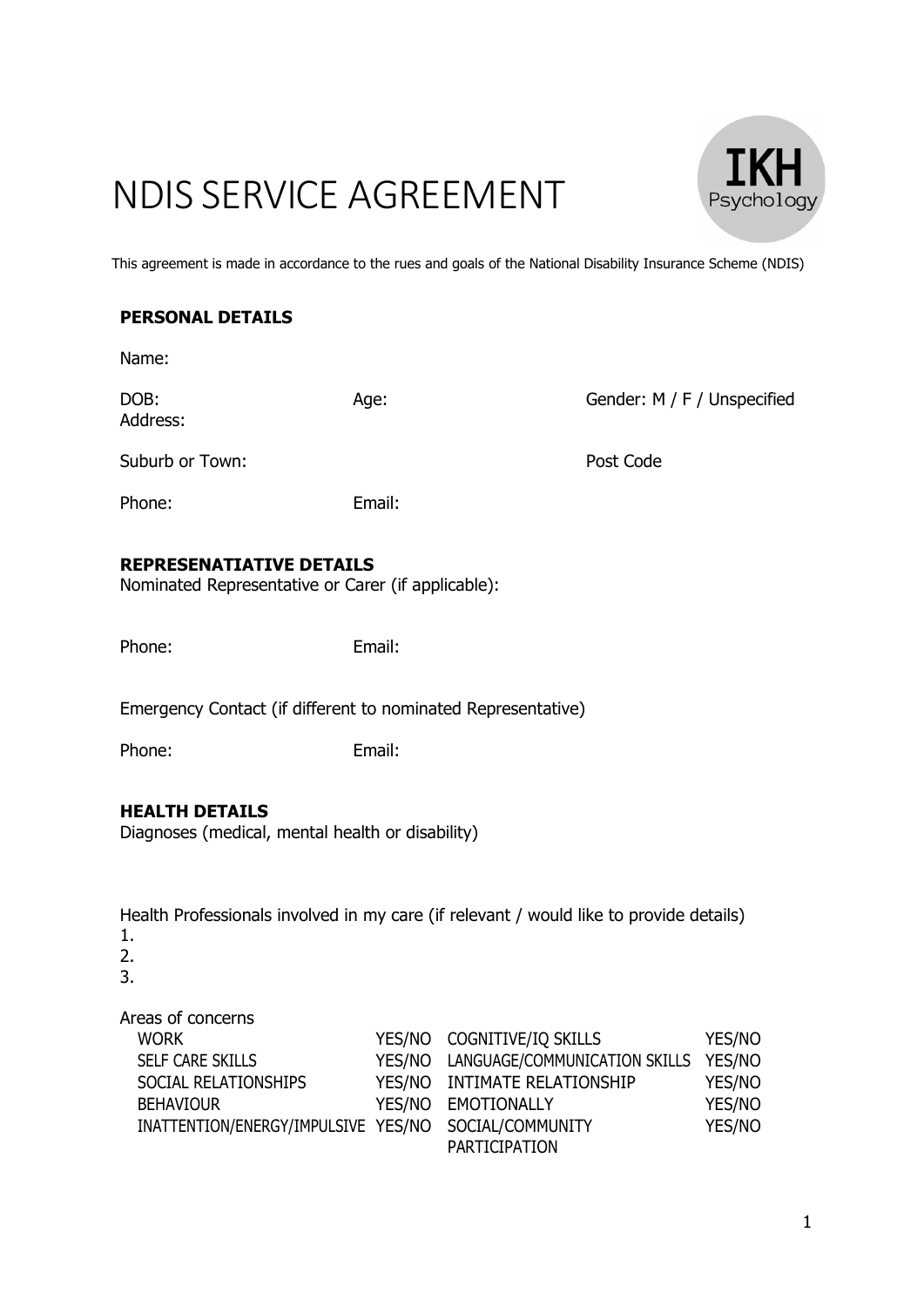# NDIS SERVICE AGREEMENT



#### PLAN DETAILS

NDIS participant number Current date of plan Approx. Review date of plan Would you like to provide a copy of your plan to your psychologist? YES /NO How is your plan managed? Bush Self-Managed **Example 20 Self-Managed** Details for invoicing if Plan Managed: Name: Business/ Company: Email Address: Phone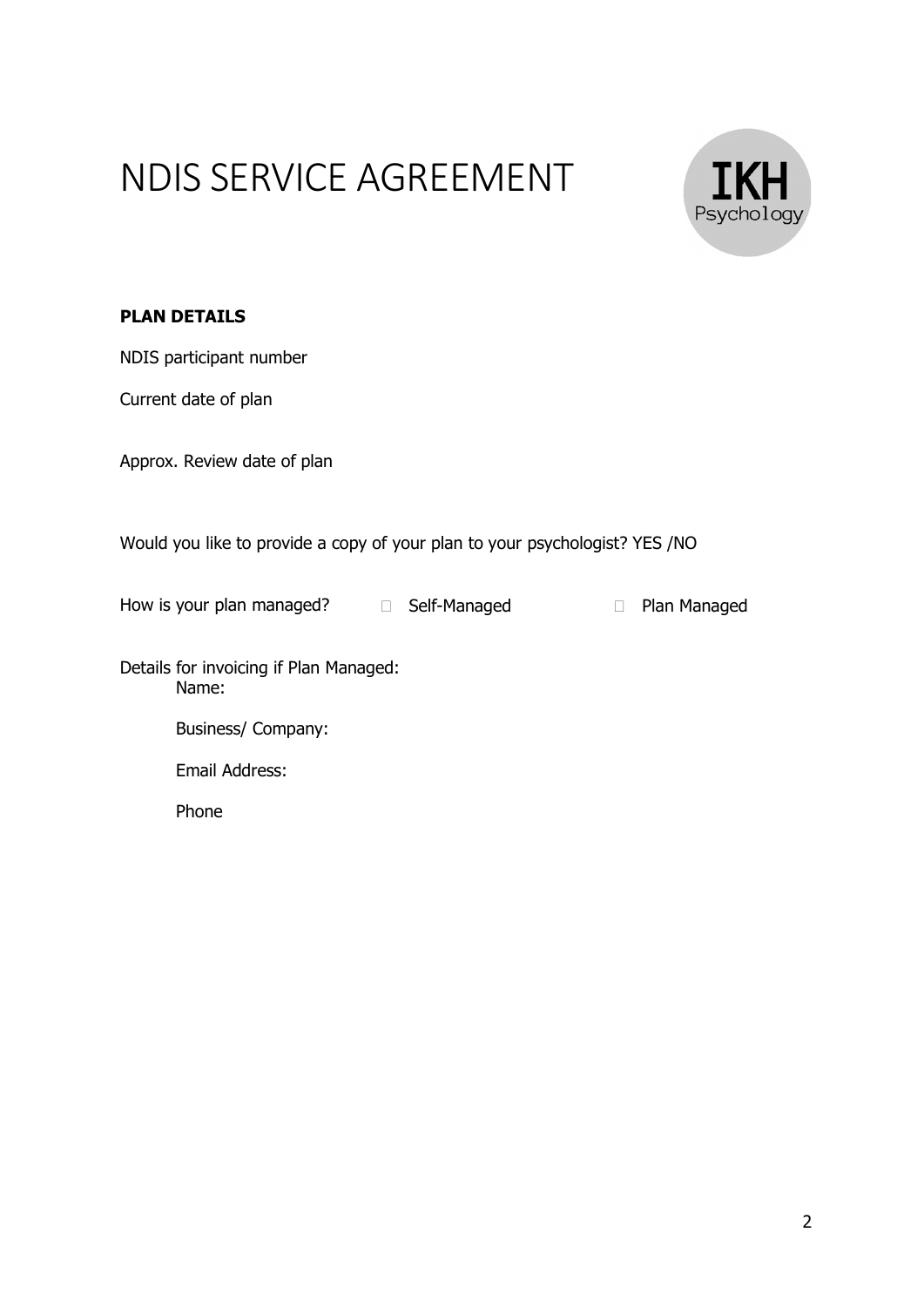# TERMS OF SERVICE

Welcome to IKH Psychology. The terms of service and your rights and responsibilities in relation to information security, access and confidentiality as well as your obligations regarding fees, cancellations and the supports you receive are listed below.

### INFORMATION, SECURITY & ACCESS

PERSONAL INFORMATION: All information obtained during your treatment is kept confidential and secure, except when:

- 1. It is subpoenaed by a court;
- 2. Failure to disclose the information would place you or another person at risk of harm; or
- 3. Your prior approval has been obtained to:
	- a. provide a written report to another professional or agency—e.g. to a lawyer; or
	- b. Discuss the material with another person—e.g. a parent or employer.

Therapists are at times required to provide progress reports to Participants and the NDIA. This progress report outlines plan objectives and goals and whether goals are being met. Health research using de-identified data may be undertaken by this practice, by funding bodies or by this practice's technology providers, which you consent to as a client of this practice. A copy of our privacy policy can be given on request.

INFORMATION SECURITY AND ACCESS: In the course of treatment, personal information is collected to enable treatment. All notes taken in the course of treatment and all communications relating to treatment become a part of the client's clinical records. Clinical records are stored electronically in the client file, which you (or your nominated representative) consent to as client of this practice. You have a general right to access the client records (subject to some exceptions which mainly relate to privacy, health, or legal considerations) and a request must be made in writing. You have a right to amend your records and personal information if incorrect. We are required to keep client personal information for 7 years for adults, and 7 years following the 18th birthday of child clients.

# YOUR RESPONSIBILITIES & RIGHTS

CONFIRMING APPOINTMENTS: We endeavour to confirm appointments via SMS and email. However, it remains your responsibility to be aware of the scheduled appointments.

TIME AND PUNCTUALITY: A consultation will usually last 50-60 minutes. If you are late, the consultation will usually still finish at the scheduled time.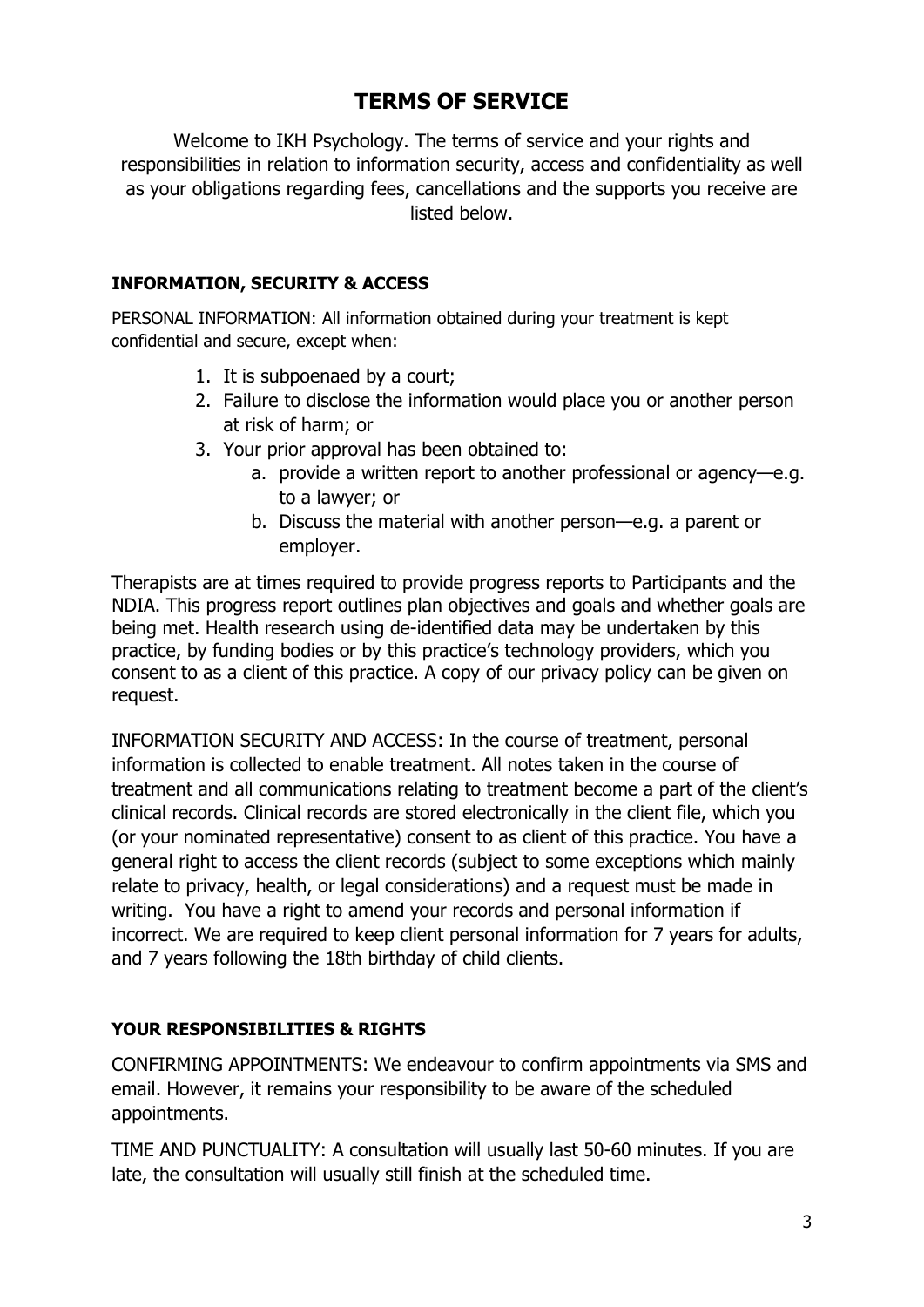CANCELLATION POLICY: Short–notice cancellations (less than 1 business days' notice) and no shows will result in a cancellation fee of 100% charged against the NDIS Plan (or credit/debit card on file if you are self-managed or you run out of NDIS funds). Our cancellation amount and period are determined by the most current NDIA Price Guides. The NDIA Price Guides change from time to time and as a user of our service you agree to such changes (e.g., If the NDIA put up/down the cancellation fee or time period for cancellation you agree to those changes).

COMPLAINTS: You (or a family member, friend or advocate) can make a complaint to any of our staff members in person, phone, and email or in writing. A copy of our complaints procedure can be given on request. You can also contact the NDIS Complaints Commissioner 1800035544 at any time.

ADVOCATE: You can get an advocate (an independent person who will speak for you) if you need help saying what you want.

SERVICE/CONSULT FEES: For Self-Managed and Nominee Managed Funds Fees are payable at the time of your appointment through direct bank transfer or through another agreed upon method of payment. All funds invoices are to be paid within 14 days or prior to next schedule session, whichever is sooner.

Please note, if your NDIS plan does not have the required funds to pay for the service you agree that you will then be personally liable for charges.

CHANGES TO THIS AGREEMENT: Changes to this agreement can be made in writing and when both parties (IKH Psychology and Yourself) agree to the changes.

EXIT PROCESS: You can end this agreement at any time. Where applicable, it is recommended to give 1 session notice so as an exit interview, and/or a handover to another provider and/or treatment summary (if applicable) can be provided.

# SERVICE / CONSUT FEES

Prices are determined by the Price Limit Set out in NDIS Price Guide. These Prices are subject to change (e.g., NDIA often changes them at the beginning of the financial year) and as a user of our service you agree to these changes (e.g., if the NDIA increase/decrease the fees we will match them and you agree those new fees will replace the fees stated below).

- Capacity Building Supports for Early Childhood Intervention Assessment, Recommendation, Therapy And / Or Training \$214.41 per 60 min session
- Capacity Building Supports Assessment, Recommendation, Therapy And / Or Training \$214.41 per 60min session

As a participant of IKH of our service you understand that in certain circumstances, we are entitled to charge for expenses incurred in the provision of supports. These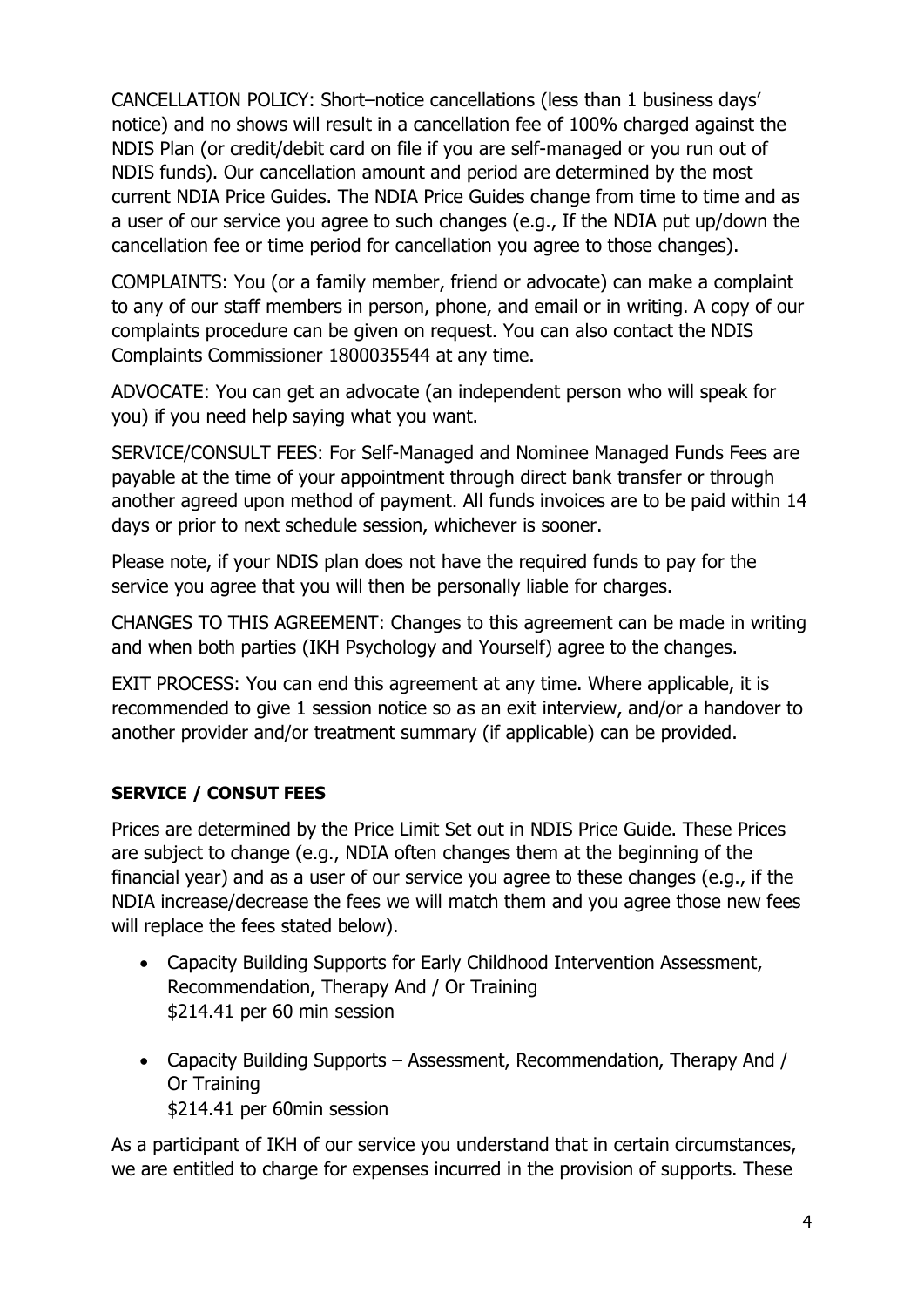expenses include non-direct and non-face-to- face services including (but not limited to) Review Letters, Assessment/Progress/Treatment Reports, Support Plans, Behaviour Support Plans, Functional Assessments, Phone Calls, File Reviews, and the use of Psychometrics/Assessment tools.

These may also include certain transport and travel costs. Travel claims are for up to 30 minutes of time against the appointment the therapist is travelling but The therapist can also claim for return travel if your appointment is the final appointment in a day. These are charged at the hourly rate for the relevant support item in the NDIS Plan

#### OUR RESPONSIBILITIES

PROVIDE THE SERVICE ASKED FOR BE OPEN AND HONEST ABOUT HOW WE CAN HELP

RESPECT YOUR VALUES AND BELIEFS INVOICE THE CORRECT AMOUNT

 ASSIST YOU TO MAKE INFORMED CHOICES

 PROTECT YOU FROM VIOLENCE, ABUSE OR DISCRIMINATION

PROVIDE JOINT DECISION MAKING ABOUT THE SERVICES AND SUPPORT WE OFFER

LISTEN TO FEEDBACK AND RESOLVE ANY ISSUES

 KEEP INFORMATION CONFIDENTIAL AND **SECURE** 

ENSURE THERE IS NO CONFLICT OF INTEREST BETWEEN YOU AND STAFF

OBIDE BY ALL RELEVANT LEGISLATION

BE POLITE AND RESPECTFUL PROVIDE INVOICES/STATEMENTS

APPLY GST WHEN REQUIRED

 REGULARLY REVIEW HOW THE SERVICE IS WORKING FOR YOU

LET YOU KNOW IF WE WANT TO END THIS AGREEMENT

LET YOU KNOW OF DOCUMENTS RELEVANT TO USING OUR SERVICES

#### RELEVANT DOCUMENTS

Provided to you in person at your initial appointment are a number of important documents relating to consent, confidentiality and privacy. These can be provided in hardcopy on request.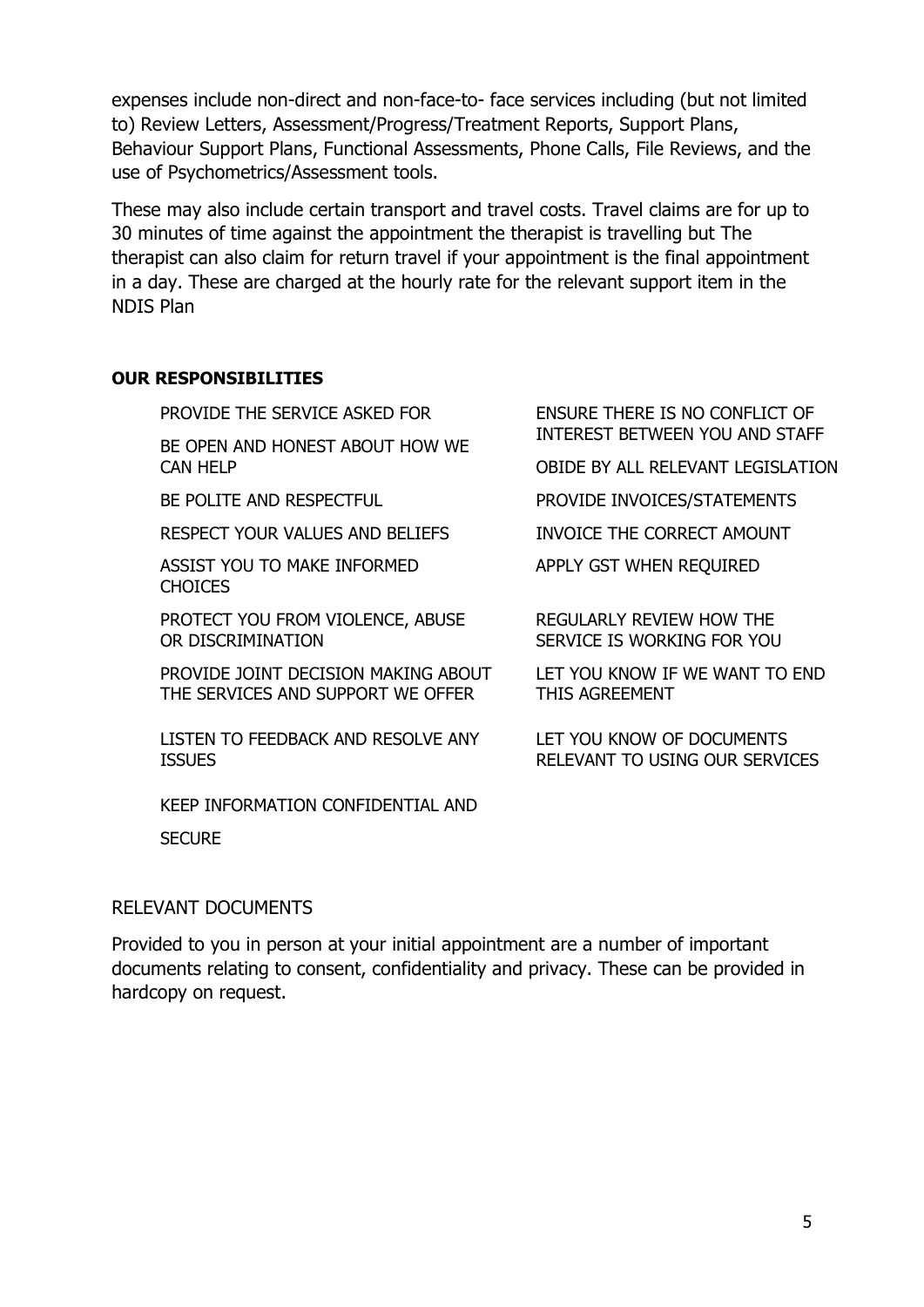# SERVICES AND SUPPORTS

SUPPORTS YOU WILL RECEIVE (specific goals will be outlined/agreed in your support plan):

WHEN, WHERE & HOW SUPPORTS WILL BE RECEIVED (e.g., clinic, phone, video, home, etc.)

HOW LONG YOU WILL RECEIVE THESE SUPPORTS